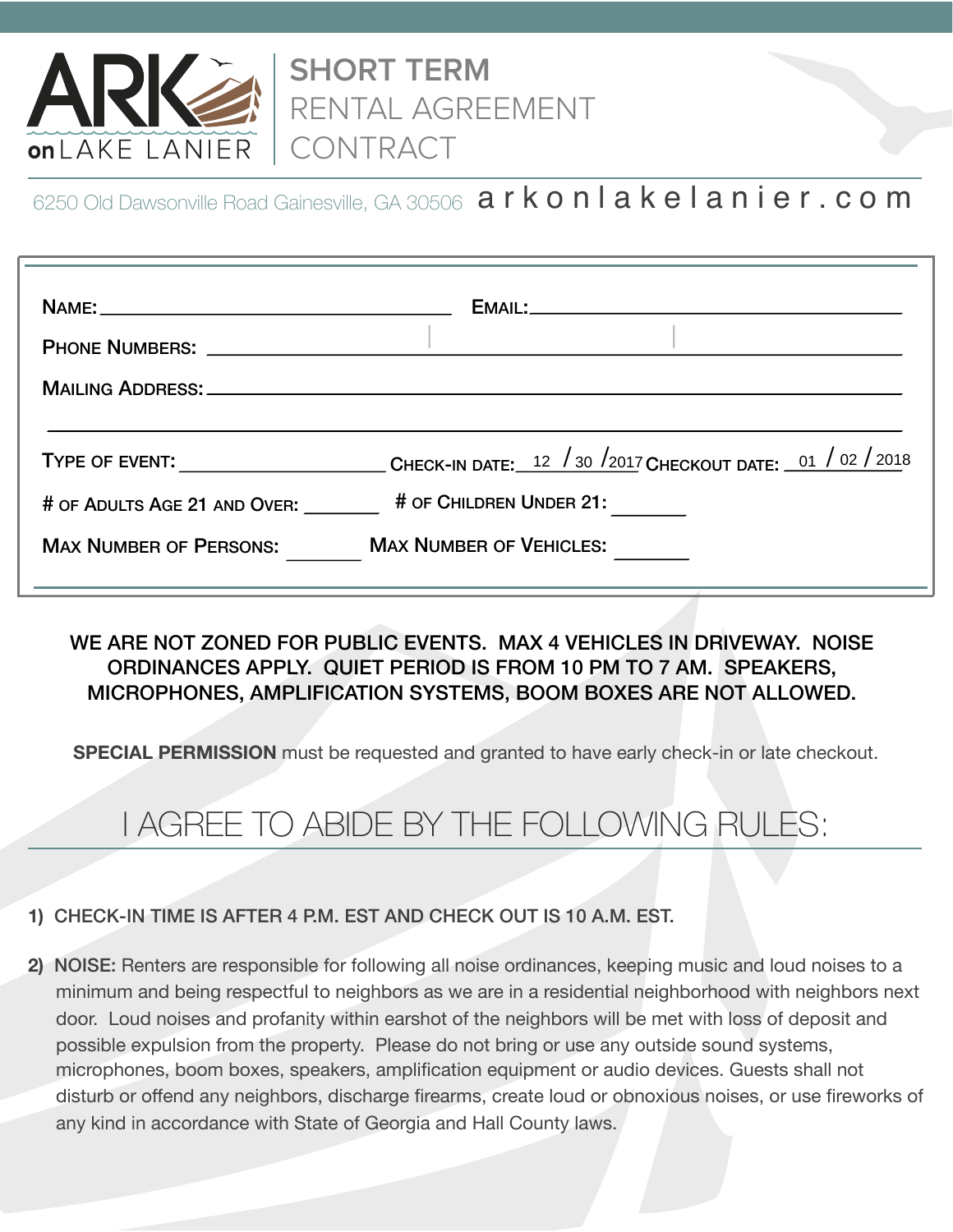

- **3)** PARKING Even though we have plenty of parking available, there are parking restrictions. Please park three vehicles in the three garages first and then, after unloading your vehicles, do most of your parking in the lower parking lot near the volleyball court (follow parking diagram in house manual) and park your vehicles diagonally to maximize the space. If you have more than twenty vehicles, you may need to park some vehicles in the circle lot behind the small cabin. No parking in the upper parking lot where the white truck is, though you can park your boat trailers there. You will need to drive through the upper lot to park some vehicles behind the small cabin.
- **4)** NO DRIVING OR PARKING ON GRASS. No parking or driving on grass at any time. There is plenty of parking on gravel lot below the house near volleyball court. If you need to deliver anything to dock, to the backyard or to the Corps Property below the pool, it needs to be walked down. You are responsible that this is communicated to any caterers or tent/party delivery companies. You are responsible for their actions.
- **5)** DAMAGES: I agree to pay for any damages that may occur to the premises or contents during my rental period, and understand I am still responsible if the refundable deposit does not cover all damages. I agree to pay an **extra** cleaning fee for any extraordinary messes left such as spills/stains on carpet/ upholstery, cooking overflows, bathroom carelessness, etc. that may incur extra cleaning fees from the housekeepers to correct.
- **6)** ALCOHOLIC BEVERAGE/DRUGS: Renters agree to abide by state law prohibiting the consumption of alcohol on the property by minors and will not bring any illegal drugs onto the property.
- **7)** LINENS: All lines are cared for as if your own and not lost or damaged. Linens, pillows and bath towels are provided. Beach towels are NOT provided. Bath towels are not permitted to be used at the pool or lake. Missing or damaged bath towels will be charged to the renters.
- **8)** PAYMENT: A deposit of 50% of total rent due is required to hold the property for your reserved dates. The balance is due 45 days before your arrival date. By law in the state of GA, a 7% tax must be attached to your rental fee, as well as a 5% Hall County tax. Please use personal check made payable and mailed to the name and address below or text a copy of your check to 404-285-3266 (no additional cost) or you can use credit card for additional fee.
- **9)** No daily maid service is provided. If you'd like to hire daily maid service, or would like to hire some local help for your stay, we can make some recommendations or set up for you.
- **10)** CANCELLATION POLICY: We have a no cancellation policy. Once your money arrives and is deposited, it is non-refundable. If you find you must cancel, we will open the dates up and try to re-rent. If we are able to fill your dates, we will refund 90% of the money paid on a pro-rated basis, ie if only rented at 80% of prior rental rate. If you have further concerns, I would encourage you to buy travelers insurance, which could refund your money paid in case of emergencies.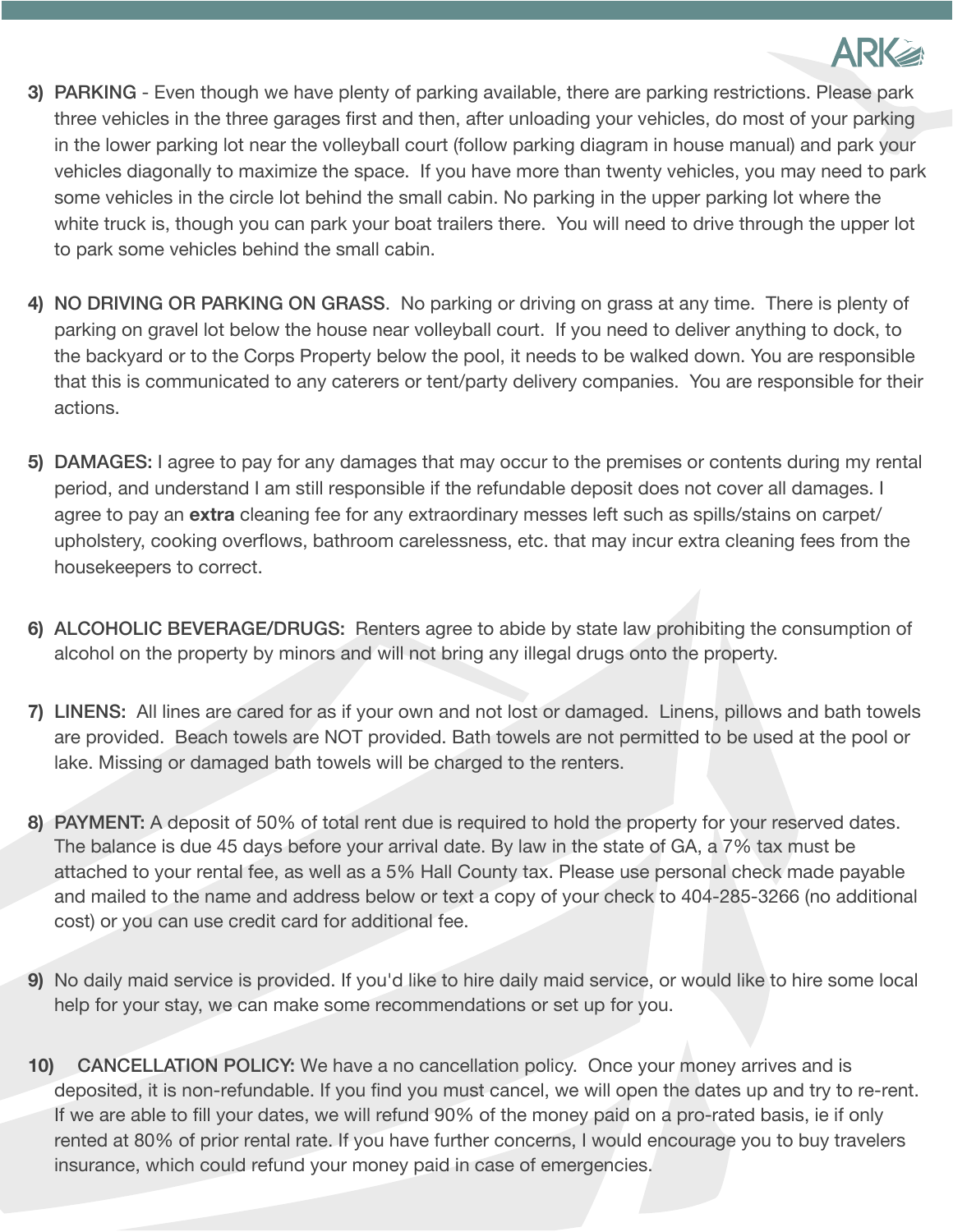

- **11)** Indemnification and Hold Harmless The Renters and Renters' Guests shall hereby indemnify and hold harmless the Owner against any and all claims of personal injury or property damage or loss arising from use of the premises regardless of the nature of the accident, injury or loss. Renters expressly recognize that any insurance for property damage or loss which the Owner may maintain on the property does not cover the personal property of Renters, and that Renters should purchase their own insurance for Renters and Guests if such coverage is desired. There are inherent risks associated with swimming, hot tubs, pools, lakes, boats, etc. You are taking all risks associated with your stay with us.
- **12)** Owner shall provide bath towels, linens, cups, knives, forks, spoons, dishes, and other items as commonly used by the Owner's family. Toilet paper, paper towels, soap, dish detergent, laundry soap, shampoos, trash bags, and other consumables are to be purchased/brought by the Renter. No reimbursement will be made for unused consumables left at the premises. If consumables exist at the premises when the Renter arrives, the Renter is free to use them.
- **13**) We occasionally experience outages and issues that are beyond our control, including appliance or HVAC breakdowns, leaky roof, or other maintenance issues. We report and repair outages as each occurs with as much timeliness as possible. No refunds or compensation will be given for any outages and/or maintenance and structural issues that have to be dealt with.
- **14)** There shall be no refunds of rents due to shortened stays or ruined expectations because of weather conditions or lake levels.
- **15)** POOL/LAKE/HOT TUB: It is the renter's responsibility to learn about safety precautions, warning signs of water conditions, and safety procedures concerning swimming in or being around the pool or lake. Renter agrees to have a responsible adult supervising minors while they swim in the pool or lake. Renter is hereby notified that the pool and lake can be dangerous and renter accepts fully the risks involved. Children under the age of 18 are not allowed to use the hot tub without constant adult supervision and should not use the pool or lake without the same. Temperature of the hot tub should never be elevated above 103 degrees. There is no lifeguard on duty at any time. You are responsible for the safety of yourself, your children (if any) and all guests in your party. No diving at any time. No running in and around the pool areas.
- **16)** The property has fire alarms installed and they are believed to function properly at the time of rental. Renter will notify owner without delay if a fire alarm "chirps" or has a low battery condition.
- **17)** Renter shall see to their own security while in the property by locking doors, windows, garage doors, etc. when it's prudent to do so.
- **18)** Cable TV and wireless internet is provided and service level has been chosen by the Owner. No refund of rents shall be given for outages, content, lack of content, or personal preferences with regard to cable TV service or wireless internet. There are currently 16 TVs on the property.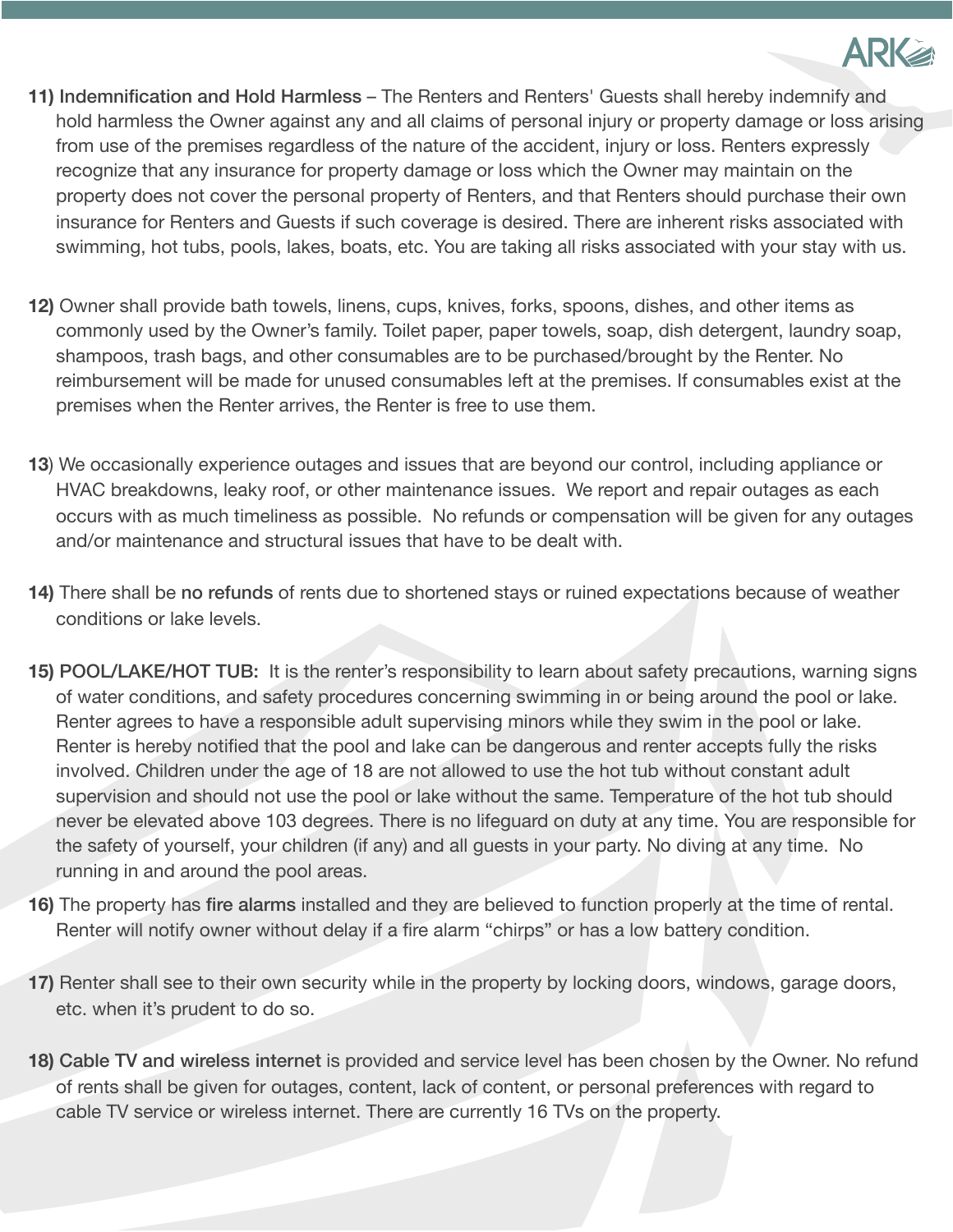

- **19)** The owner shall have the right to inspect the premises without prior notice at any time to enforce the terms of this agreement. Should the Renters violate any of the terms of this agreement, the rental period shall be terminated immediately and without refund. The Renters waive all rights to process if they fail to vacate the premises upon termination of the rental period. The Renters shall vacate the premises at the expiration time and date of this agreement.
- **20)** The Renters shall maintain the premises in a good, clean, and ready to rent condition, and use the premises only in a careful, quiet and lawful manner. The renters shall leave the premises in a ready to rent condition at the expiration of the rental agreement, defined by the Owner as being immediately habitable by the next renters (Housekeeping will come in to deep clean and launder). Renters shall pay for maintenance and repairs should the premises be left in a lesser condition. The renters agree that the Owner shall deduct costs of said services from the security deposit prior to refund if renters cause damage to the premises or its furnishings.
- **21)** NO SMOKING at any time in the house, cabins, garage, covered decks, screened porch or pool house. If you must smoke, please bring your own ash tray and do so outside away from the house and do not leave any evidence that smoking has occurred. If we have to remove evidence of smoking on the property, your deposit will be forfeited.
- **22)** PETS ARE NOT PERMITTED without permission, signing the special pet addendum and adding an additional pet deposit and fee. If you bring pets that haven't been approved, you will lose your deposit and be liable for additional damages.
- **23)** All property between the pool/pool house/volleyball court and the lake is property of the Army Corps of Engineers. We are not responsible for that land nor do we own the land. Temporary use of the land is permitted (ie. tents) as long as they are removed promptly.
- **24)** Any renters gathering more than 16 unrelated people at one time may be required to hire off-duty firemen at a rate of \$25/hour and parking attendants if needed. Complaints by neighbors of noise or other issues may require the same.
- **25)** OWNERS CLOSETS: The locked closets contain the property of the Owner and are NOT to be opened.
- **26)** FURNITURE & EQUIPMENT: Moving of furniture and re-arranging of pre-wired home electronic equipment is prohibited without special permission from owner. All furniture and equipment needs to be in its original location and in working condition.
- **27)** Fraternity or sorority parties, after prom parties, etc are not allowed. This is not the place for large groups of minors to gather and lodge. Renter agrees that they have not misrepresented the group that is coming in any way.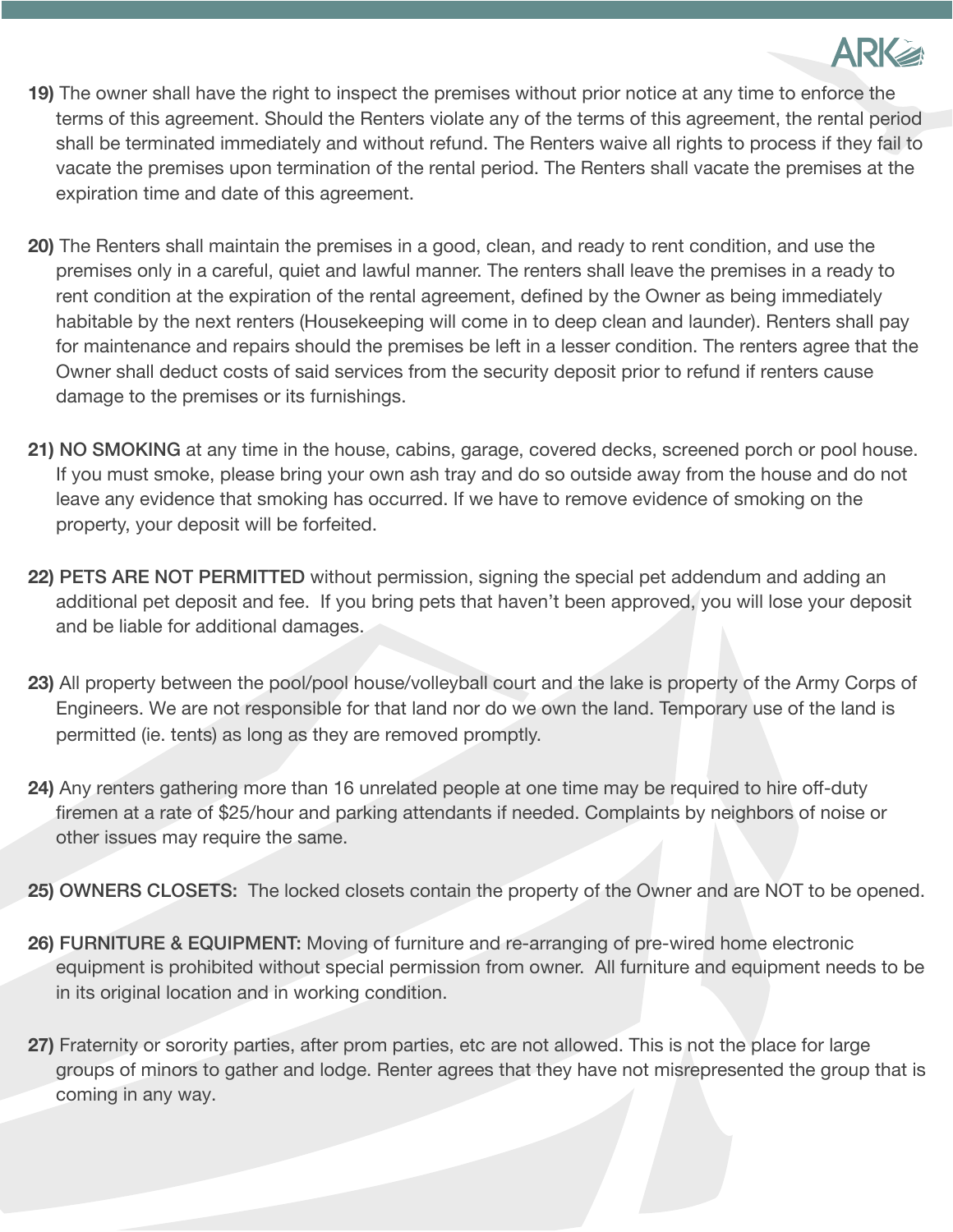

# CHECK OUT LIST:

- **1)** Wash and put away all dishes.
- **2)** Empty refrigerator and wipe out shelves. Clean out grill if you used it. *\*Any extra food or supplies that you want to leave may be left in fridge or on kitchen counter and will be donated to those in need.*

**3)** Take out all garbage. Please bag garbage and put in trash cans in garage. If you have lots of extra garbage, please take to the Sardis Road Compactor 3166 Brackett Drive Gainesville, GA 30506 so the next guests don't start their vacation with a lot of your trash. There is a white Dodge trash truck available for your use. Keys are under the mat. If Friday, can put trash by side of the road in cans.

- **4)** Close and lock all windows and doors.
- **5)** Leave any beds that have been used unmade.
- **6)** Please get some loads of towels started in the washing machine. (There is not enough time to get them all done before next renters arrive).
- **7)** Make sure all pool & yard toys are put away and dock back in order you found it with kayaks securely tied up and life jackets securely fastened to dock. Make sure all furniture is put back exactly like you found it.
- **8)** All thermostats turned to 76 degrees in the summer and 66 in the winter and all lights off.
- **9)** Go onto www.vrbo.com/459652 and write a raving review of your time here. Also please send an email to Jeff@arkonlakelanier.com with your suggestions for additions or improvements and to report any broken items.
- **10)** Drive safely and come back again.

CHECK OUT TIME IS 10 AM. CLEANERS WILL BE ARRIVING PROMPTLY.